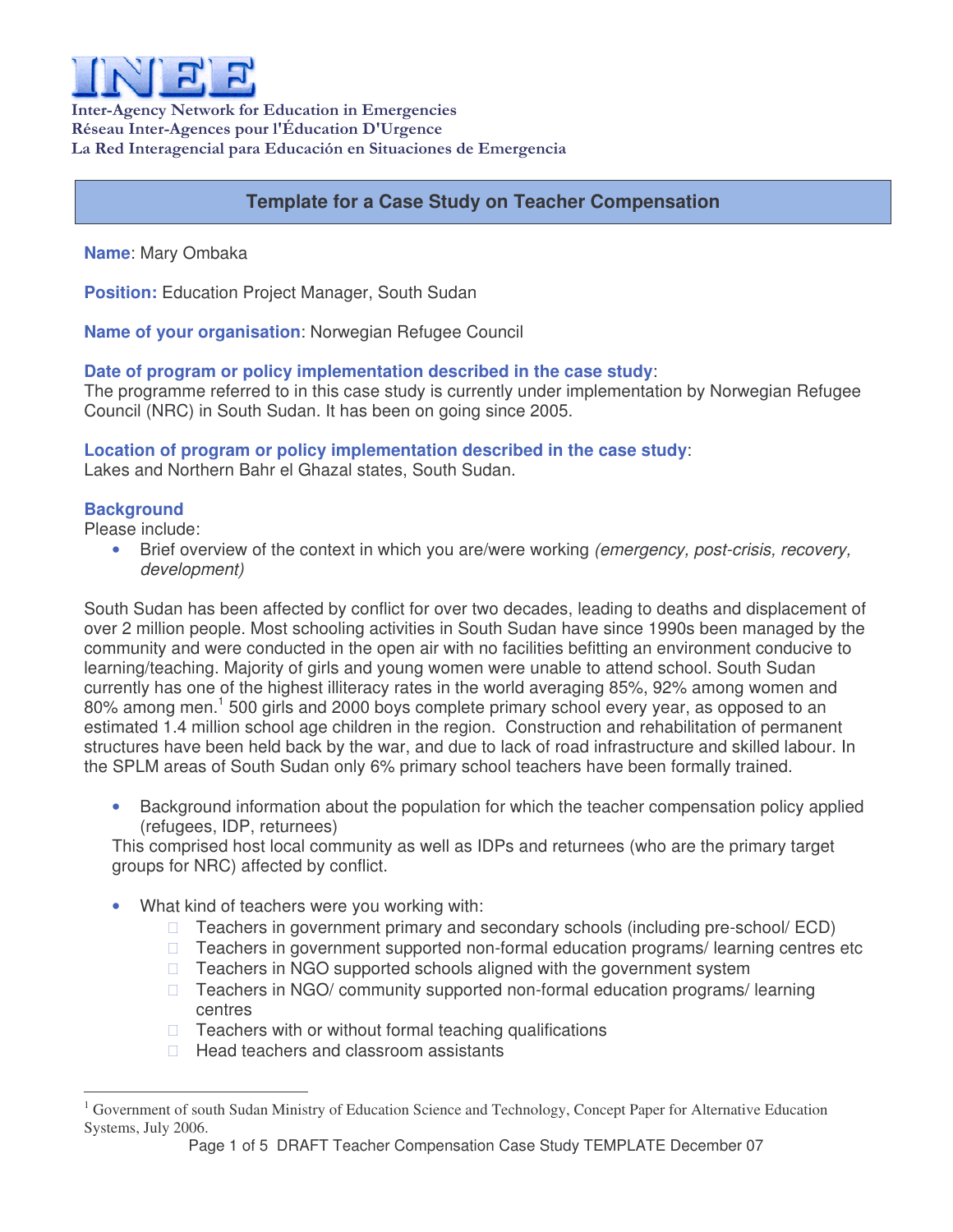Volunteer teachers and paraprofrofessionals Other: Teachers initially working as volunteers in community supported schools but taken over by the government in 2005 after signing of the Comprehensive Peace Agreement (CPA). Majority of the teachers were under qualified and had little or no training.

#### **Teacher Compensation**

Please describe your teacher compensation experience, including:

• Who are/were the key actors and what is/was their sphere of responsibilities with regard to the compensation of teachers?

The key actors were:

- 1. The Government of South Sudan (GoSS) and the Ministry of Education Science and Technology (MoEST) at headquarters (Juba) and state level.<sup>2</sup>
- 2. NGOs were involved in paying teachers' incentives before the government took over the responsibility of paying teachers' salaries in 2006. For instance, NRC had an arrangement to remit incentives to all teachers (US\$30 per month) in NRC supported schools up to October 2006. The state MoEST however requested NRC to extend incentives to December 2006, pledging to pay proper salaries from January 2007. The amount of incentives that NGOs paid teachers varied from NGO to NGO. Some teachers continued to work as without any incentives until June 2006 when they learnt that the government would start paying teachers' salaries.
- 3. The Church: e.g. Diocese of Rumbek managed church supported schools that were categorized as private.
- 4. The Community: Most schools currently owned by the government were set up by community initiative during the conflict period. As a result, the community still wields a lot of influence in the schools, even after take over by GoSS.
- How did the money get dispersed? How was accountability assured? How were issues of corruption addressed?

When NRC remitted teachers' incentives, a pay roll for Accelerated Learning Programme (ALP) teachers was compiled and updated each month. Every teacher signed after receiving the money. Because this was an incentive, a blanket figure that disregarded teachers' qualifications and experience was applied across the board for all teachers.

• Were there specific donor strategies and funding mechanisms put in place? If so, what approaches were taken and how were these implemented?

This has already been addressed above.

• Were there specific government structures and/or policies around teacher compensation? If so, how were these communicated and implemented?

In 2006 when the government took over the responsibility for teachers' salaries, there were no structures for an efficient implementation of a salary scheme. Most teachers had been serving as volunteers. Majority were ill qualified with no training. Some were not fit to be deployed as teachers, as they were primary school drop outs. The government was torn between enhancing quality with qualified teachers and keeping ill qualified teachers who had stood with it during the conflict period, when there was no money to pay salaries.

In any case, the government did not have enough qualified teachers to discard all those that did not qualify. Further, it became difficult to determine salary scales for various teachers under these circumstances. Some had long teaching experience but had no proper qualifications. Others were

<sup>&</sup>lt;sup>2</sup> South Sudan has ten states, each headed by a governor. The states have some degree of autonomy at decision making and prioritization of needs, but they depend on the central government for funding.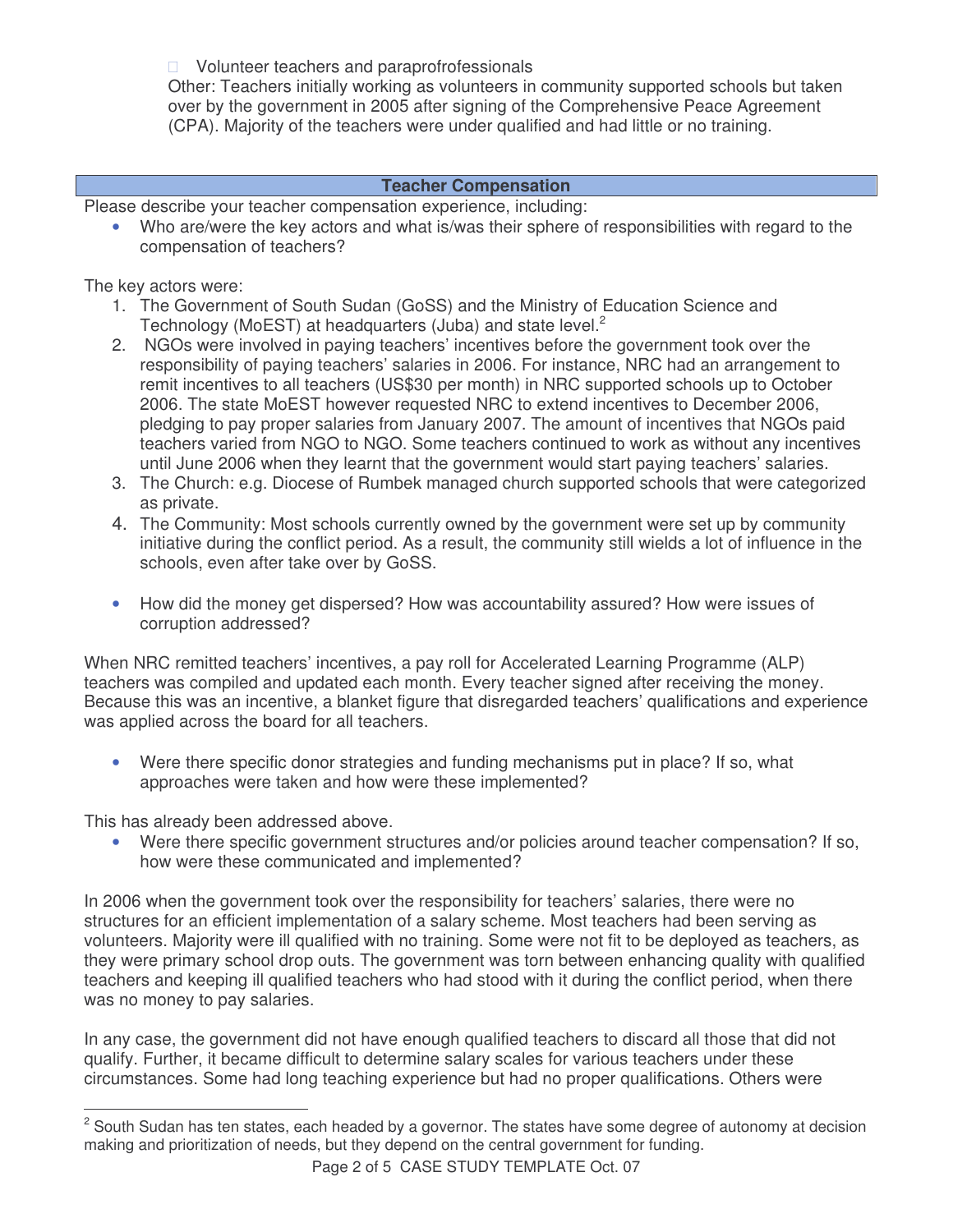qualified and trained with no experience. Yet others were in between these two categories. Some teachers have voiced complaints to the effect that nepotism has been applied to determine theirs and other teachers' grades and salary scales, rather than their qualifications.

When the government eventually released funds to state authorities for teachers' salaries, it was without clear statistics and salary scales for respective teachers. Some state authorities had the funds diverted to other projects or misappropriated altogether, leaving teachers unpaid for several months. In some states, school children went on strike, destroying MoEST property and demanding that their teachers be paid. These irregularities have continued to plague teachers' compensation process in South Sudan, leaving most teachers crying foul for not being paid regularly or for being underpaid or both. Due to lack of proper teachers' statistics, it has been difficult to determine how much funds should be set aside for teachers in any given state. Despite allegations of existence of ghost teachers on pay rolls of certain states, some have opted to remitting a blanket salary to ensure that all teachers receive some salary at the end of the month. This is partly owing to a budget deficit at the central government.

• Was the community engaged in and encouraged to support the teacher compensation effort? If so, what approaches were taken to engage the community and what role(s) did they take to support the teacher compensation effort?

The community was only directly involved in supporting teachers in kind, before the government took over.

• What were some of the challenges you faced in compensating teachers, and how did you overcome those challenges?

Challenges:

- 1. Teachers were not happy with the amount of money that we remitted as an incentive. As a result, there was lack of motivation leading to chronic absenteeism; lateness and lack of discipline among teachers and learners a like. During the rainy season, most schools would start at 11am because teachers cultivated their farms in the morning. It was hoped that the situation would improve with introduction of a government salary.
- 2. We had to make do with ill qualified teachers because people with better qualifications joined NGOs and other government sectors that paid better salaries. Although we constantly conducted teachers' training to improve those who remained, we had to put up with a very high turn over, due to demand of trained teachers elsewhere.
- 3. Constant monitoring of teachers to support and strengthen them at school level helped. We recognized excelling teachers by asking them to facilitate in the refresher training workshops that we organized for all trained teachers. Although this was not tangible incentive, most were motivated for the esteem and recognition this approach gave them.
- 4. The teachers' kits that NRC distributed made life in the classroom much easier for NRC supported teachers compared to their counterparts who had no textbooks, chalk and other teaching and learning materials that enhanced the teaching atmosphere.

Were there any tools that you used in this work? If so, please describe them and attach a copy if possible. INEE MSEE were used for reference.

Please share any lessons learnt / outcomes / good practices resulting from this experience.

The experience had the following positive outcomes/good practices:

- The Minister of Education in Western Equatoria state (the only female minister in MoEST) devised a system to pay all teachers in her state, with the meager funds she received. Although the salary was paid at a blanket rate, her state was the only one in South Sudan where teachers had received up to date salaries. Most other states were in arrears of 3-6 months or more.
- The community's involvement in encouraging and supporting the teachers' course proved to be a positive and active involvement, just as had been the case during the conflict period.

Lessons learnt: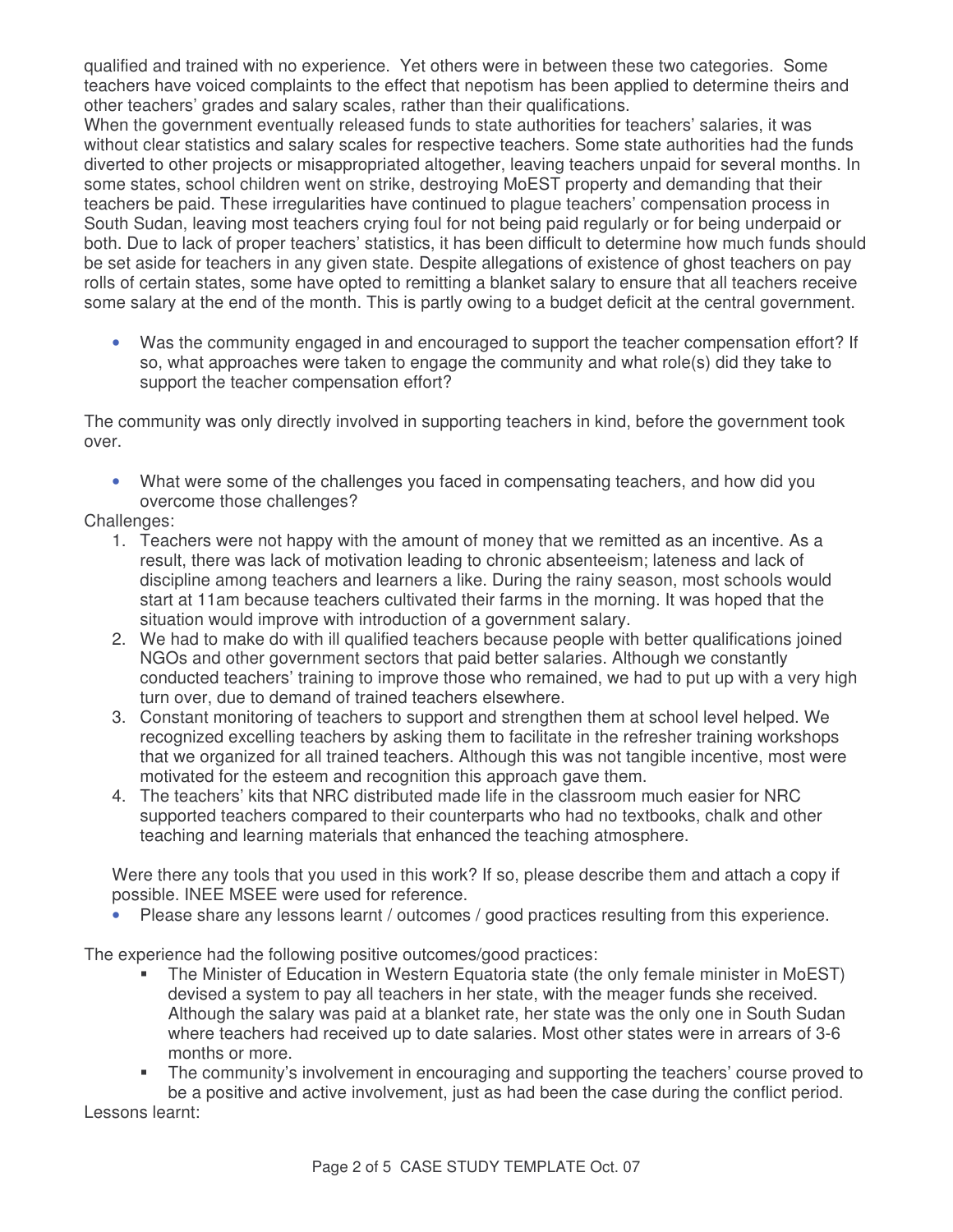Like funding, capacity building for ministries of education in countries that are conflict affected or in the recovery and reconstruction phase is critical to an efficient and satisfactory teachers' compensation scheme.

### **Policy and Coordination**

Please describe the policy and coordination elements of your teacher compensation experience. For instance:

• Who are/were the key actors and what is/was their sphere of responsibilities with respect to policy and coordination?

Key actors:

- Ministry of Education Science & Technology (MoEST)- overall coordination & release of salaries to state ministries.
- NGOs (NRC in this case). Involved in paying incentives earlier and later, in advocacy for an efficient salary scheme for enhanced quality of education.
- Donors & UN organizations- provided funding and coordination of education in collaboration with MoEST. Also involved in advocacy for efficient remittance of salaries
- Community encouragement and support to teachers and the school administration.
- Local state administration- sometimes received all funds for the state and was expected to disburse potions to respective ministries. In some states, the authorities diverted funds to other projects or personal use, leaving teachers unpaid for months on end. In others, the local authorities were very supportive.
- Did you advocate for equitable teacher compensation? If so, describe the process and outcomes:

In a meeting NGOs and donors held with MoEST following a countrywide teachers' outcry due to inefficiency in teachers' salary remittance, NGOs put MoEST to task on the issue. As the problem persisted, NGOs and donors continued to express their displeasure with the government's inability to stop misappropriation of teachers' salaries and come up with an acceptable payroll.

Although NGO and donor pressure on the government paid, it became evident that that the government lacked capacity to implement an efficient work force payroll owing to its inability to establish clear database on the number of teachers and their grades.

• Did you engage/ work with the government from the start of the process?

Yes. Our involvement was both at state and central government levels. Although the central government enacts policies and remits funds to states, the latter's' autonomous position allows them to interpret policy as they deem fit and to use funds based on state priority needs. Some states invested in conducting surveys to establish the authenticity of existing teachers' payrolls. Advocating for an efficient teachers' compensation scheme was imperative at both levels.

• Did you engage/ work with local or international donors during the process?

Yes. It was both local and international. These included UNICEF, USAID, UNESCO, NRC, NCA,

SC-Alliance, Stromme Foundation, Diocese of Rumbek, etc.

• How did you engage/ work with these other actors and ensure coordination?

We had coordination fora at the central level, spearheaded by UNICEF, and at state level, spearheaded by respective lead NGOs. For instance, in Lakes state, NRC took the coordination lead whereas SC-UK led in Northern Bahr el Ghazal state.

• What were some of the challenges you faced in developing policy and ensuring coordination, and how did you overcome those challenges?

The major challenge I have faced in South Sudan in almost all sectors has been serious lack of capacity by MoEST and other government officials. Despite numerous capacity building activities on going, it will take some time before government personnel are fully in control.